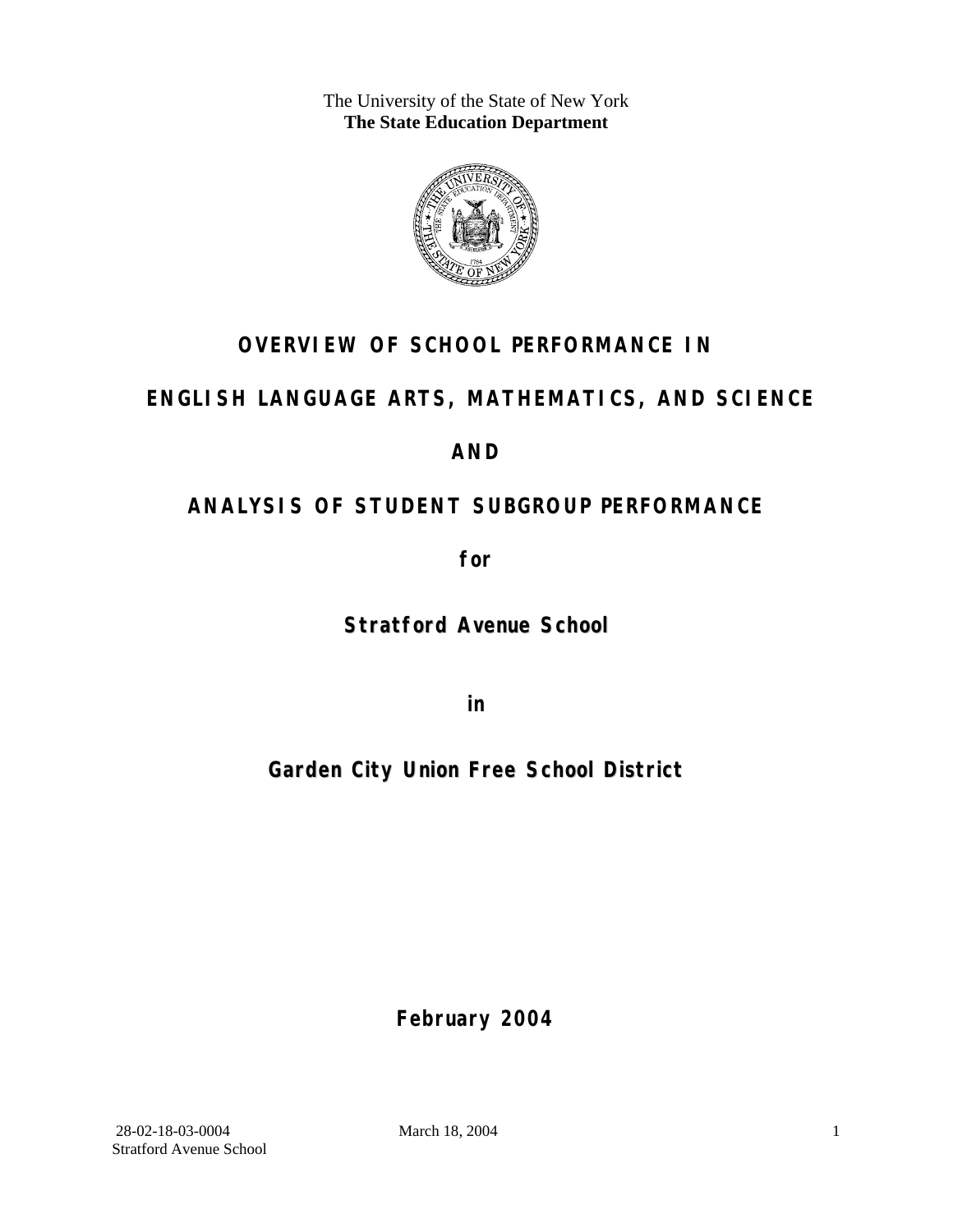#### **THE UNIVERSITY OF THE STATE OF NEW YORK**

#### **Regents of The University**

| Tonawanda             |
|-----------------------|
| <b>Hollis</b>         |
| Staten Island         |
| New Rochelle          |
| Peru                  |
| Huntington            |
| <b>North Syracuse</b> |
| New York              |
| <b>Belle Harbor</b>   |
| Buffalo               |
| Hartsdale             |
| Albany                |
| <b>Bronx</b>          |
| New York              |
| <b>Binghamton</b>     |
| Rochester             |

#### **President of The University and Commissioner of Education**

RICHARD P. MILLS

**Deputy Commissioner for Elementary, Middle, Secondary and Continuing Education**  JAMES A. KADAMUS

#### **Coordinator, School Operations and Management Services**

CHARLES SZUBERLA

#### **Coordinator, Information and Reporting Services**

MARTHA P. MUSSER

The State Education Department does not discriminate on the basis of age, color, religion, creed, disability, marital status, veteran status, national origin, race, gender, genetic predisposition or carrier status, or sexual orientation in its educational programs, services and activities. Portions of this publication can be made available in a variety of formats, including braille, large print or audio tape, upon request. Inquiries concerning this policy of nondiscrimination should be directed to the Department's Office for Diversity, Ethics, and Access, Room 530, Education Building, Albany, NY 12234. **Requests for additional copies of this publication may be made by contacting the Publications Sales Desk, Room 309, Education Building, Albany, NY 12234.** 

Please address all correspondence about this report that is not related to data corrections to:

*School Report Card Coordinator Information and Reporting Services Team New York State Education Department Room 863 EBA 89 Washington Avenue Albany, NY 12234*  E-mail: *RPTCARD@mail.nysed.gov*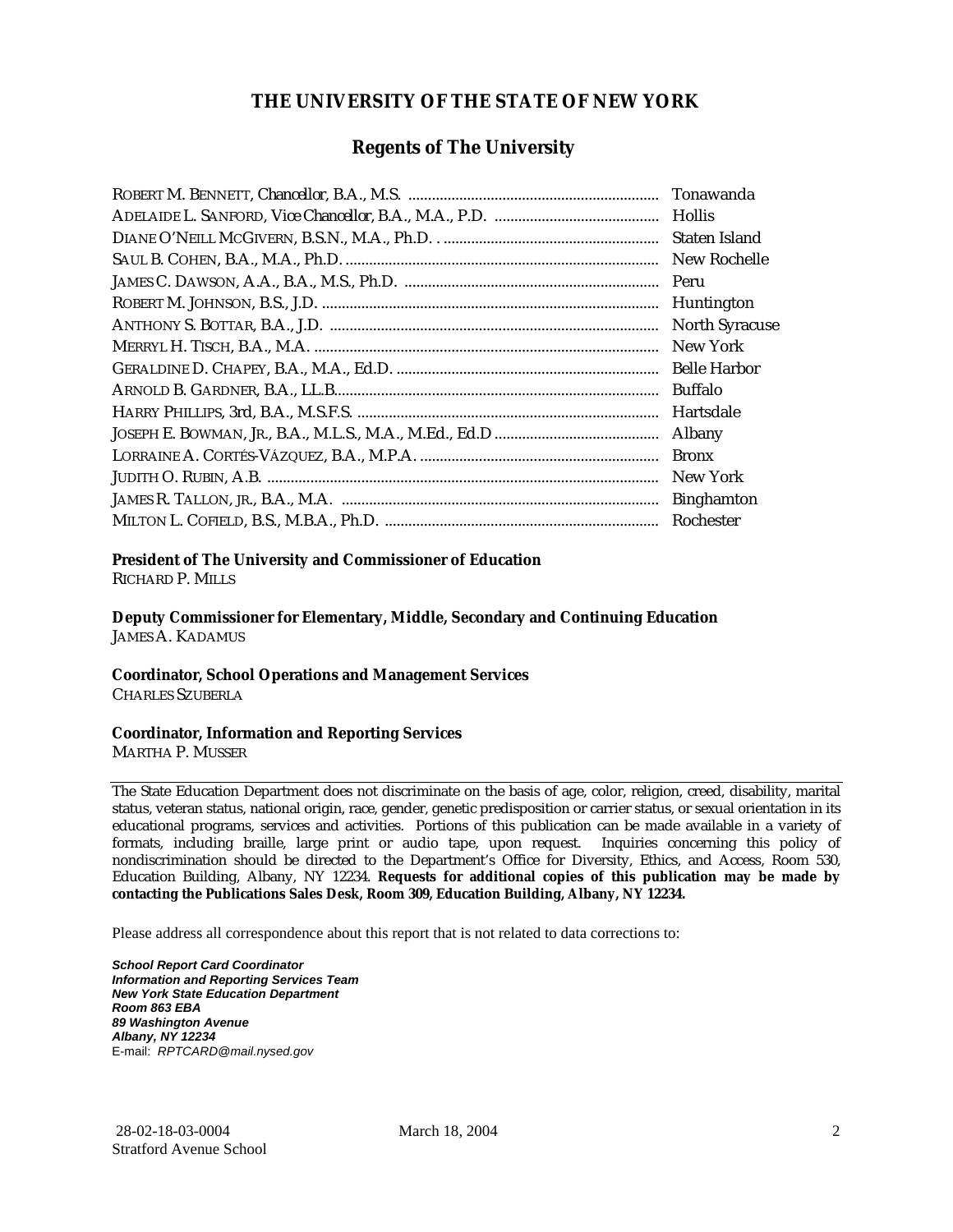The *New York State School Report Card* is an important part of the Board of Regents effort to raise learning standards for all students. It provides information to the public on student performance and other measures of school and district performance. Knowledge gained from the school report card on a school's strengths and weaknesses can be used to improve instruction and services to students.

The *New York State School Report Card* consists of three parts: the *Overview of School Performance in English Language Arts, Mathematics, and Science and Analysis of Student Subgroup Performance,* the *Comprehensive Information Report,* and the *School Accountability Report*. The *Overview and Analysis* presents performance data on measures required by the federal No Child Left Behind Act: English, mathematics, science, and graduation rate. Performance data on other State assessments can be found in the *Comprehensive Information Report*. The *School Accountability Report* provides information as to whether a school is making adequate progress toward enabling all students to achieve proficiency in English and mathematics.

State assessments are designed to help ensure that all students reach high learning standards. They show whether students are getting the foundation knowledge they need to succeed at the elementary, middle, and commencement levels and beyond. The State requires that students who are not making appropriate progress toward the standards receive academic intervention services.

In the *Overview*, performance on the elementary- and middle-level assessments in English language arts and mathematics and on the middle-level science test is reported in terms of mean scores and the percentage of students scoring at each of the four levels. These levels indicate performance on the standards from seriously deficient to advanced proficiency. Performance on the elementary-level science test is reported in terms of mean scores and the percentage of students making appropriate progress. Regents examination scores are reported in four score ranges. Scores of 65 to 100 are passing; scores of 55 to 64 earn credit toward a local diploma (with the approval of the local board of education). Though each elementary- and middle-level assessment is administered to students in a specific grade, secondary-level assessments are taken by students when they complete the coursework for the core curriculum. Therefore, the performance of students at the secondary level is measured for a student cohort rather than a group of students at a particular grade level. Students are grouped in cohorts according to the year in which they first entered grade 9.

The assessment data in the *Overview and Analysis* are for all tested students in the school, including general-education students and students with disabilities. In the *Overview*, each school's performance is compared with that of schools similar in grade level, district resources, and student needs as indicated by income and limited English proficiency (LEP) status. Each district's performance is compared with that of all public schools statewide. In the *Analysis*, performance is disaggregated by race/ethnicity, disability status, gender, LEP status, income level, and migrant status.

Explanations of terms referred to or symbols used in this part of the school report card may be found in the glossary on the last page. Further information on the school report card may be found in the guide, *Understanding Your School Report Card: February 2004*, available on the Information and Reporting Services Web site at www.emsc.nysed.gov/irts.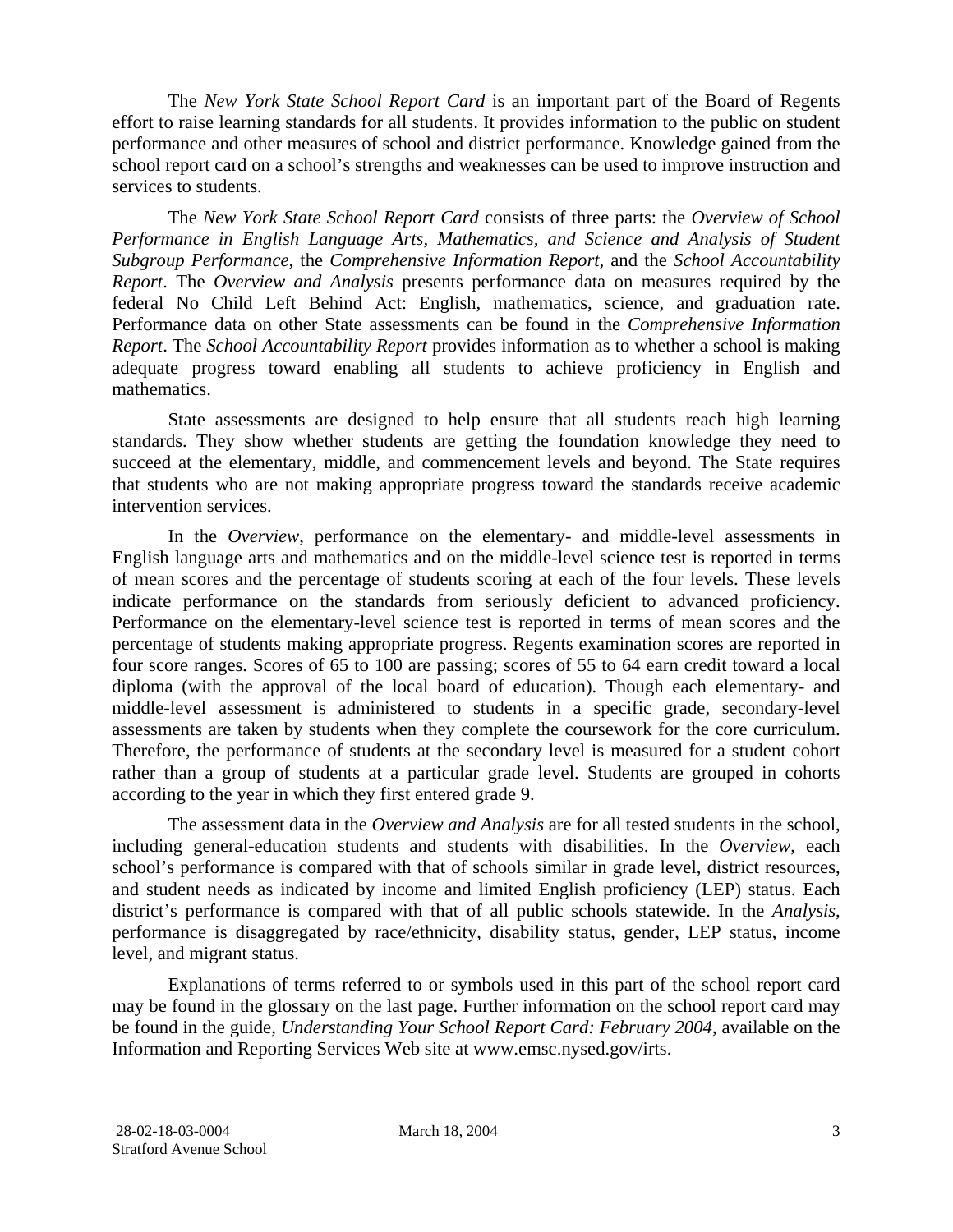# **Overview of School Performance in English Language Arts, Mathematics, and Science**

### **School Profile**

| Principal:<br>Diane Hopkins |             | (516)294-3085<br>Phone:   |
|-----------------------------|-------------|---------------------------|
| <b>Organization</b>         | Grade Range | <b>Student Enrollment</b> |
| $2002 - 03$                 | $2 - 5$     | 698                       |

| 2001–02 School District-wide Total Expenditure per Pupil | \$16,969 |
|----------------------------------------------------------|----------|
|----------------------------------------------------------|----------|

### **2002–03 Percentage of Core Classes Taught by Highly Qualified Teachers\***

| <b>Number of Core</b><br><b>Classes</b> | <b>Percent Taught</b><br>by Highly<br>Qualified<br><b>Teachers</b> |
|-----------------------------------------|--------------------------------------------------------------------|
|                                         |                                                                    |
|                                         | 100%                                                               |
|                                         |                                                                    |

\*For the 2002-03 school year, SED is reporting that teachers of core classes are highly qualified if they are certified to teach those classes. However, No Child Left Behind (NCLB) imposes requirements beyond certification for some teachers to be considered highly qualified. In future years, when New York State uses the NCLB criteria for reporting, certified teachers must fulfill all NCLB requirements to be counted as highly qualified.

#### **2002–03 Percentage of Teachers with No Valid Teaching Certificate\***

| Number of<br><b>Teachers</b> | <b>Percent with No</b><br><b>Valid Teaching</b><br><b>Certificate</b> |
|------------------------------|-----------------------------------------------------------------------|
| 45                           | ሰ%                                                                    |

\*This count includes teachers with temporary licenses who do not have a valid permanent, provisional, or transitional teaching certificate.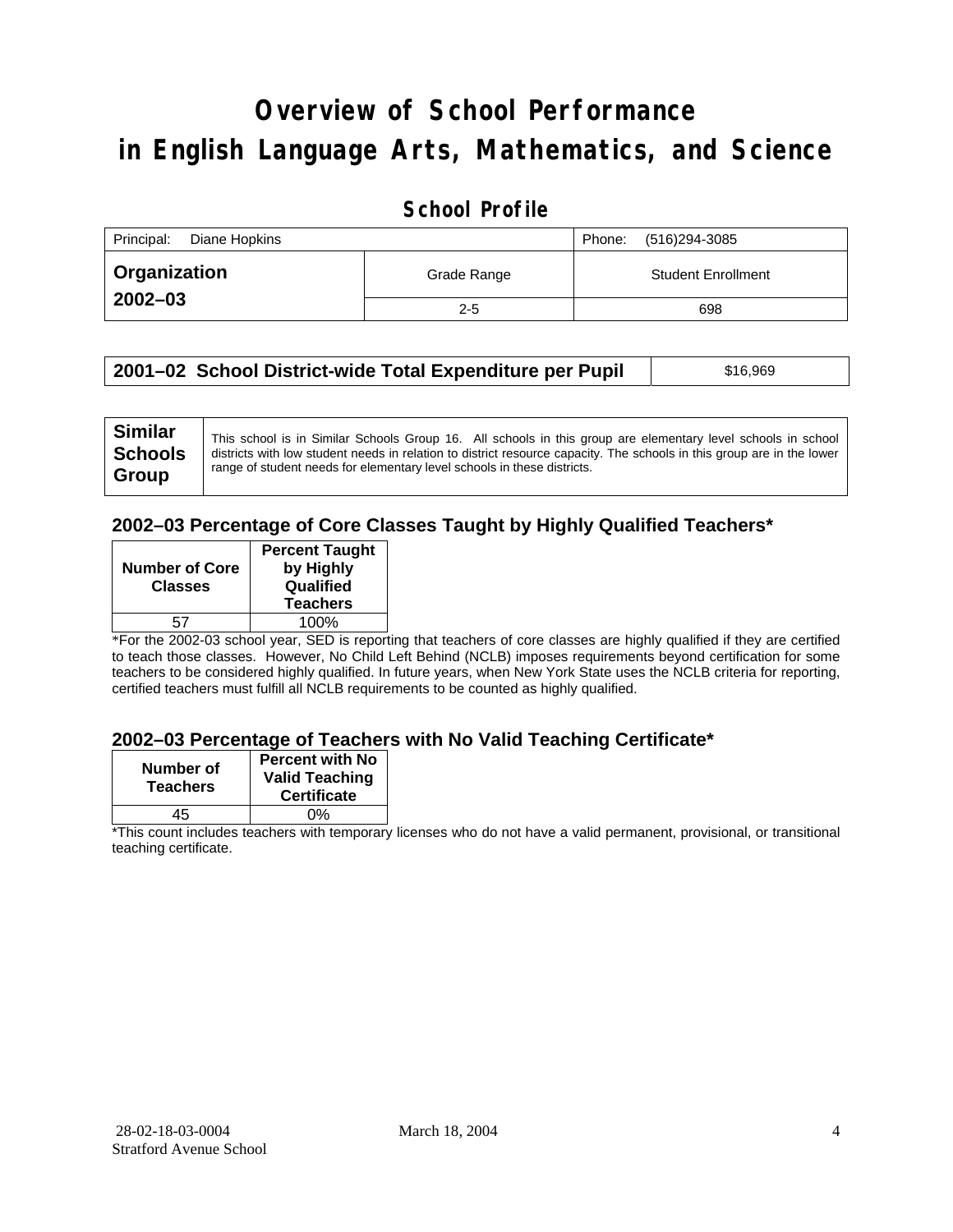English Language Arts



|                                        |                    | <b>Counts of Students Tested</b> |                    |                    |              |                   |
|----------------------------------------|--------------------|----------------------------------|--------------------|--------------------|--------------|-------------------|
| Performance at I<br><b>This School</b> | Level 1<br>455-602 | Level 2<br>603-644               | Level 3<br>645-691 | Level 4<br>692-800 | <b>Total</b> | <b>Mean Score</b> |
| Jan-Feb 2001                           |                    |                                  | 67                 | 74                 | 146          | 697               |
| Jan-Feb 2002                           |                    |                                  | 56                 | 115                | 178          | 715               |
| Feb 2003                               |                    |                                  | 41                 | 118                | 165          | 706               |

|         | Elementary-Level English Language Arts Levels — Listening, Reading, and Writing Standards                 |  |  |  |  |
|---------|-----------------------------------------------------------------------------------------------------------|--|--|--|--|
| Level 4 | These students exceed the standards and are moving toward high performance on the Regents examination.    |  |  |  |  |
| Level 3 | These students meet the standards and, with continued steady growth, should pass the Regents examination. |  |  |  |  |
| Level 2 | These students <b>need extra help</b> to meet the standards and pass the Regents examination.             |  |  |  |  |
| Level 1 | These students have serious academic deficiencies.                                                        |  |  |  |  |

**Performance of Limited English Proficient Students Taking the New York State English as a Second Language Achievement Test (NYSESLAT) as the Measure of English Language Arts Achievement**

| Grade 4 | <b>Number</b><br>Tested | Level 1 | Level 2  | Level 3  | Level 4  |
|---------|-------------------------|---------|----------|----------|----------|
| 2003    |                         |         | $^{\pi}$ | $^{\pi}$ | $^{\pi}$ |

**Performance of Students with Severe Disabilities on the New York State Alternate Assessment (NYSAA) in English** 

| <b>Elementary Level</b> | <b>Number</b><br>Tested | AA-Level 1 | AA-Level 2 | AA-Level 3 | AA-Level 4 |
|-------------------------|-------------------------|------------|------------|------------|------------|
| $2002 - 03$             |                         |            |            |            |            |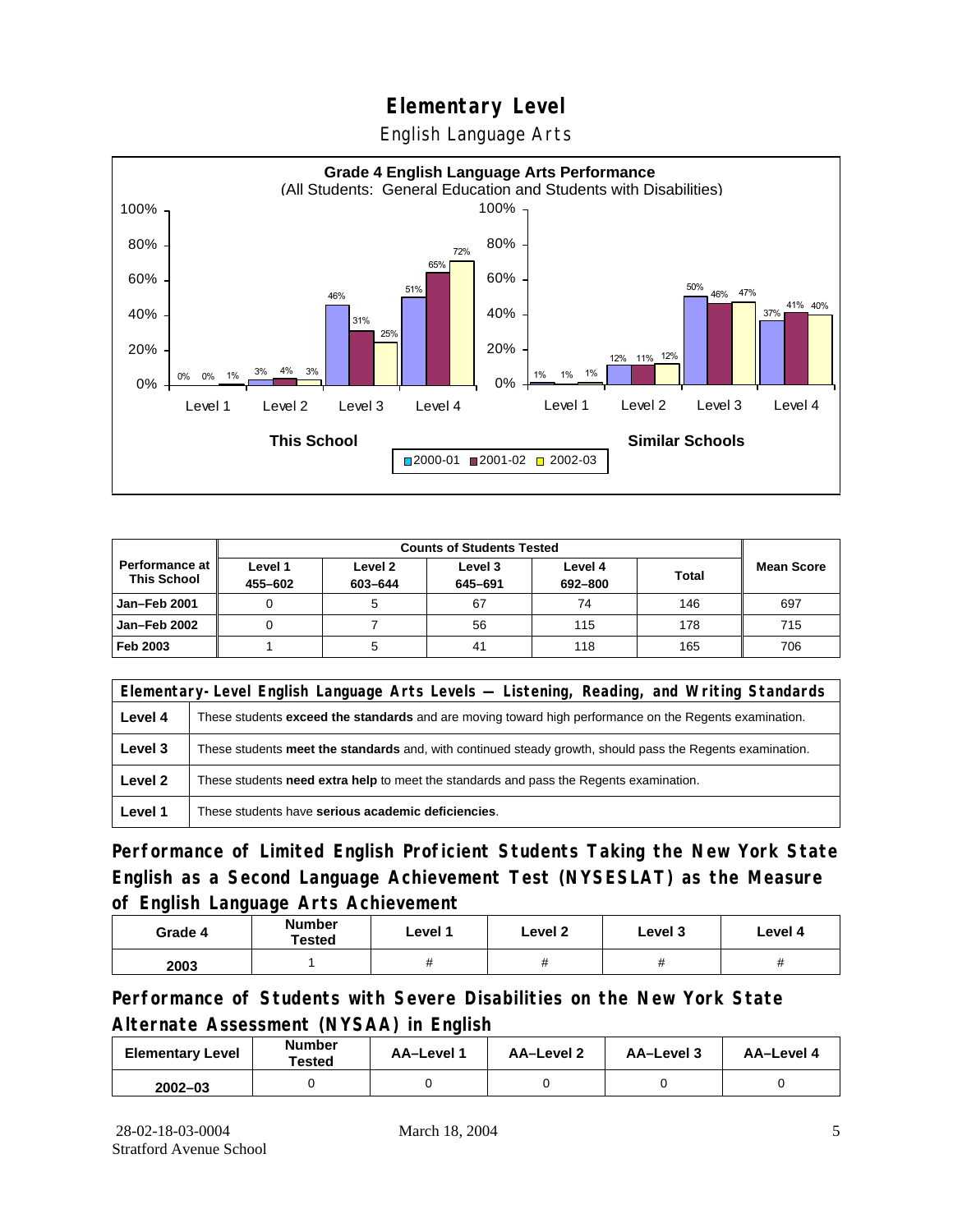### Mathematics



|                                        | <b>Counts of Students Tested</b> |                    |                    |                    |              |                   |
|----------------------------------------|----------------------------------|--------------------|--------------------|--------------------|--------------|-------------------|
| Performance at I<br><b>This School</b> | Level 1<br>448-601               | Level 2<br>602-636 | Level 3<br>637-677 | Level 4<br>678-810 | <b>Total</b> | <b>Mean Score</b> |
| <b>May 2001</b>                        |                                  |                    | 37                 | 112                | 149          | 700               |
| May 2002                               |                                  |                    | 73                 | 104                | 179          | 682               |
| May 2003                               |                                  |                    | 41                 | 124                | 166          | 692               |

|         | Elementary-Level Mathematics Levels -                                                                     |  |  |  |  |
|---------|-----------------------------------------------------------------------------------------------------------|--|--|--|--|
|         | Knowledge, Reasoning, and Problem-Solving Standards                                                       |  |  |  |  |
| Level 4 | These students exceed the standards and are moving toward high performance on the Regents examination.    |  |  |  |  |
| Level 3 | These students meet the standards and, with continued steady growth, should pass the Regents examination. |  |  |  |  |
| Level 2 | These students need extra help to meet the standards and pass the Regents examination.                    |  |  |  |  |
| Level 1 | These students have serious academic deficiencies.                                                        |  |  |  |  |

### **Performance of Students with Severe Disabilities on the New York State Alternate Assessment (NYSAA) in Mathematics**

| <b>Elementary Level</b> | <b>Number</b><br>Tested | <b>AA-Level 1</b> | AA-Level 2 | AA-Level 3 | AA-Level 4 |  |
|-------------------------|-------------------------|-------------------|------------|------------|------------|--|
| $2002 - 03$             |                         |                   |            |            |            |  |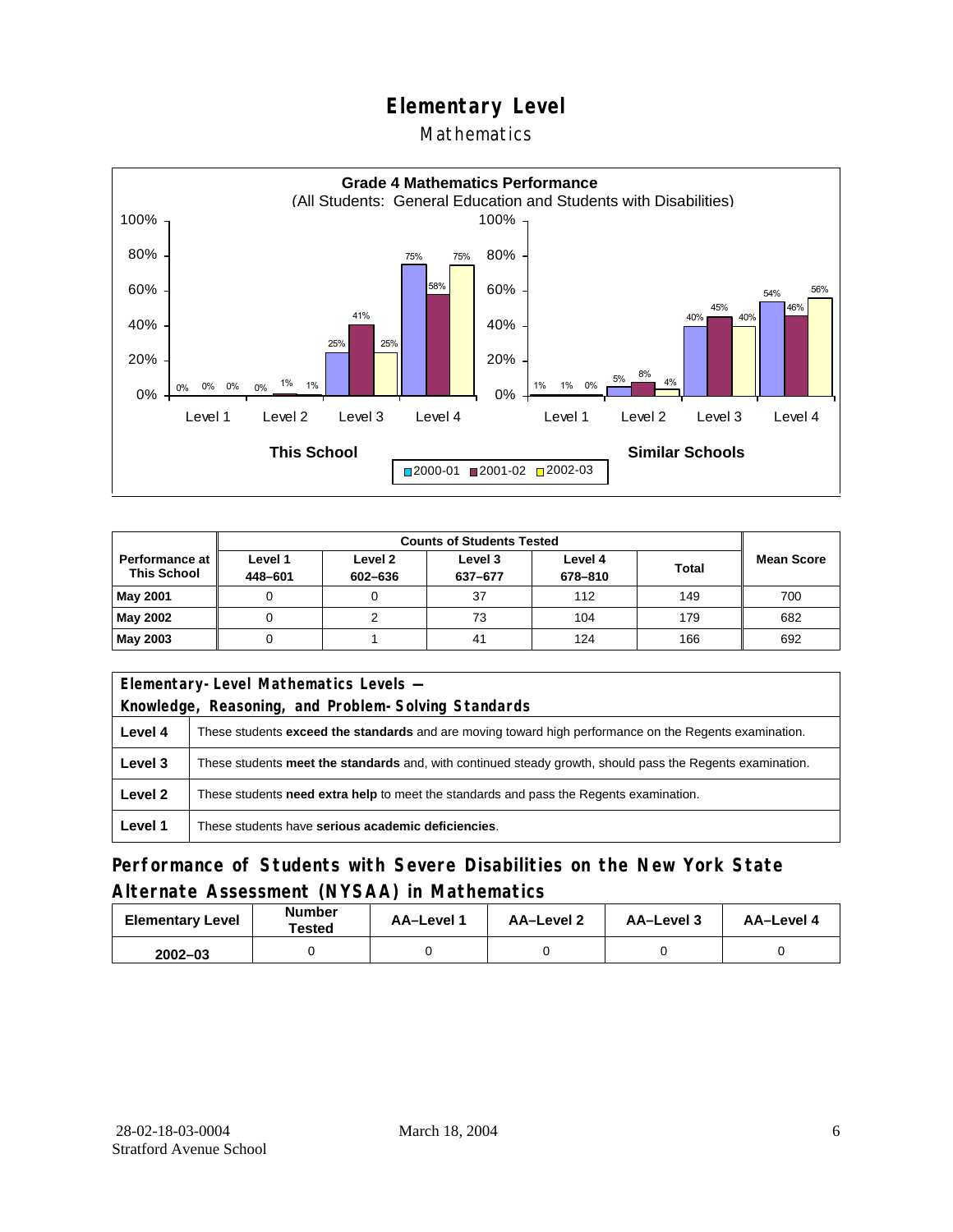Science Multiple-Choice



**All Students** 

|                 |     | Number Tested   Number Above SDL   Mean Score |    |
|-----------------|-----|-----------------------------------------------|----|
| May 2001        | 149 | 145                                           | 38 |
| May 2002        | 179 | 175                                           | 38 |
| <b>May 2003</b> | 166 | 159                                           | 38 |

| Grade 4 Science - Knowledge, Reasoning, and Problem-Solving Standards |                                                                                                                                                                                                                                          |  |  |  |  |  |
|-----------------------------------------------------------------------|------------------------------------------------------------------------------------------------------------------------------------------------------------------------------------------------------------------------------------------|--|--|--|--|--|
| <b>Multiple-Choice</b><br><b>Test Component</b>                       | This component contains 45 multiple-choice questions based upon the New York State Elementary<br>Science Syllabus and referenced to the New York State Learning Standards for Mathematics, Science<br>and Technology (Elementary Level). |  |  |  |  |  |
| <b>State Designated</b>                                               | Students who correctly answer fewer than 30 of the 45 questions of the multiple-choice test component                                                                                                                                    |  |  |  |  |  |
| Level (SDL)                                                           | must receive academic intervention services in the following term of instruction.                                                                                                                                                        |  |  |  |  |  |
| <b>School Mean</b>                                                    | For the multiple-choice test component, the mean score is the average number of correct answers for                                                                                                                                      |  |  |  |  |  |
| <b>Scores</b>                                                         | students tested. If all tested students answered all questions correctly, this score would be 45.                                                                                                                                        |  |  |  |  |  |

## **Elementary Level**

#### Science Performance Test

The elementary-level science test is composed of two sections, the multiple-choice section (described above) and the performance test. The performance test is not used to determine the need for academic intervention services or for accountability purposes because not all students are administered the same three tasks.

| <b>All Students</b>                       |     |    |  |  |  |  |  |  |
|-------------------------------------------|-----|----|--|--|--|--|--|--|
| <b>Number Tested</b><br><b>Mean Score</b> |     |    |  |  |  |  |  |  |
| May 2001                                  | 149 | 38 |  |  |  |  |  |  |
| May 2002                                  | 39  |    |  |  |  |  |  |  |
| <b>May 2003</b>                           | 166 | 39 |  |  |  |  |  |  |

### **Performance of Students with Severe Disabilities on the New York State Alternate Assessment (NYSAA) in Science**

| <b>Elementary Level</b> | <b>Number</b><br>Tested | AA-Level 1 | <b>AA-Level 2</b> | AA-Level 3 | AA-Level 4 |  |
|-------------------------|-------------------------|------------|-------------------|------------|------------|--|
| $2002 - 03$             |                         |            |                   |            |            |  |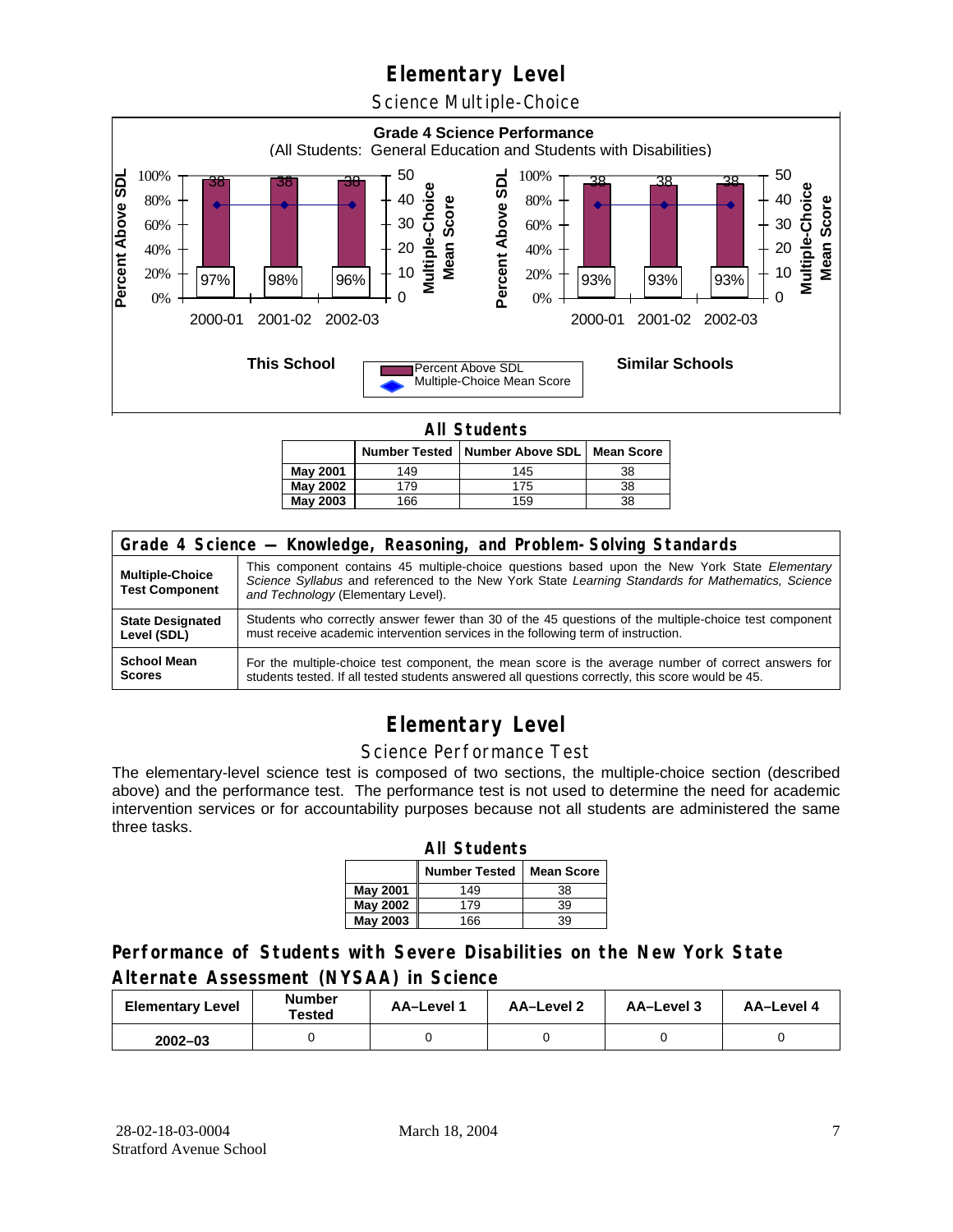# **Analysis of Student Subgroup Performance**

Historically, on State assessments the average performance of Black, Hispanic, and Native American students has been lower than that of White and Asian students. Similarly, students from lowincome families have not performed as well as those from higher income families. A high priority of the Board of Regents is to eliminate these gaps in student performance. In addition, Title I of the federal Elementary and Secondary Education Act includes explicit requirements "to ensure that students served by Title I are given the same opportunity to achieve to high standards and are held to the same high expectations as all students in each State."

This section of the school report card provides performance data for two years by racial/ethnic group, disability status, gender, English proficiency status, income level, and migrant status. The purpose of the student subgroup analyses is to determine if students who perform below the standards in any school tend to fall into particular groups, such as minority students, limited English proficient students, or economically disadvantaged students. If these analyses provide evidence that students in one of the groups achieve at a lower level than other students, the school and community should examine the reasons for this lower performance and make necessary changes in curriculum, instruction, and student support services to remedy these performance gaps. If your school did not report data for the 2002-03 school year for a subject and grade, a table showing data for subgroups in that subject and grade will not be included in the *Analysis*.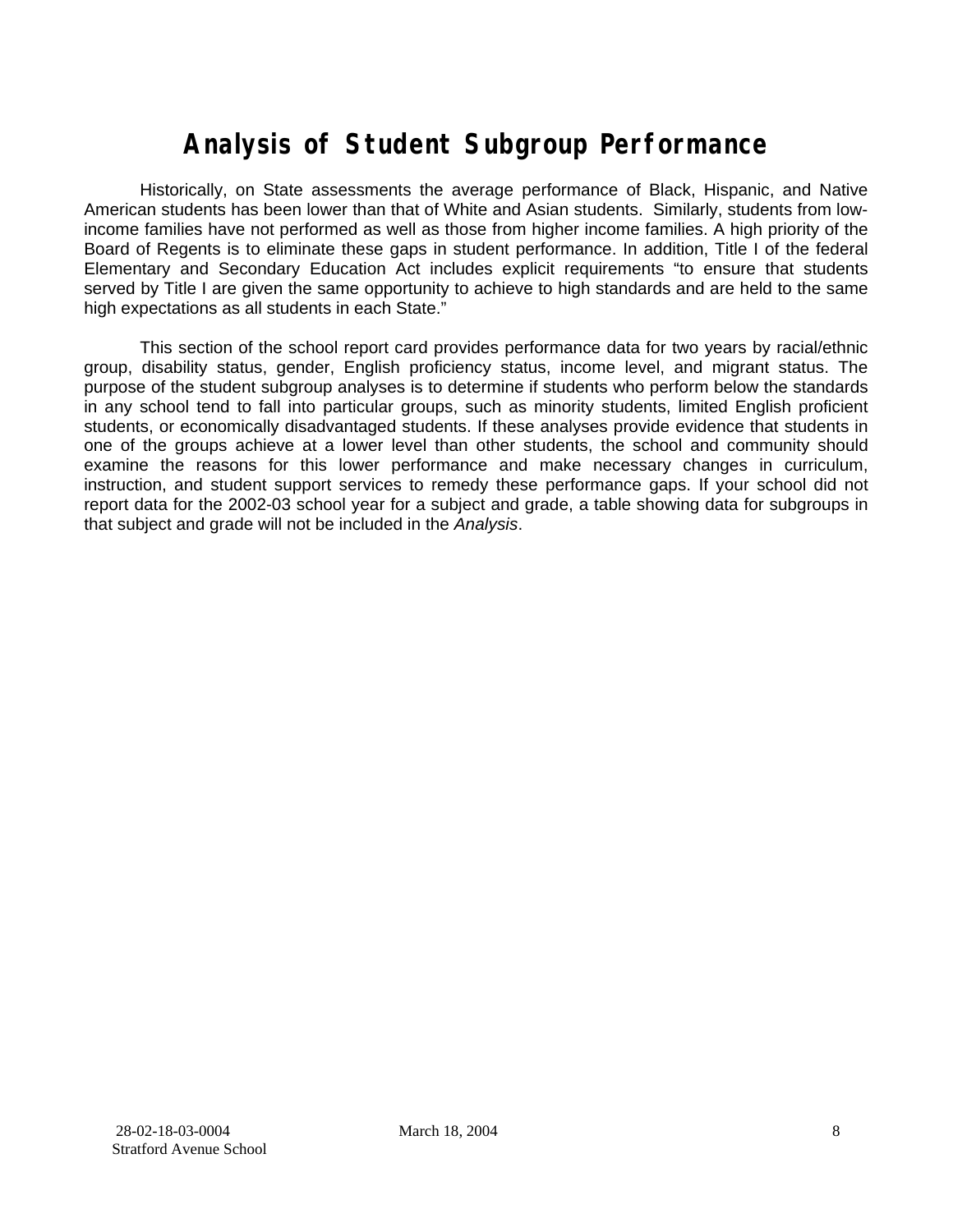### English Language Arts

|                                              | ◡<br>$2001 - 02$                                                                   |         |             |               |                                                                   | 2002-03 |         |             |  |
|----------------------------------------------|------------------------------------------------------------------------------------|---------|-------------|---------------|-------------------------------------------------------------------|---------|---------|-------------|--|
| <b>Student Subgroup</b>                      | <b>Percentages of Tested</b><br><b>Students Scoring at Levels</b><br><b>Tested</b> |         |             | <b>Tested</b> | <b>Percentages of Tested</b><br><b>Students Scoring at Levels</b> |         |         |             |  |
|                                              |                                                                                    | $2 - 4$ | $3 - 4$     | 4             |                                                                   | $2 - 4$ | $3 - 4$ | 4           |  |
| <b>Results by Race/Ethnicity</b>             |                                                                                    |         |             |               |                                                                   |         |         |             |  |
| American Indian/Alaskan Native               | 0                                                                                  | 0%      | 0%          | 0%            | $\mathbf 0$                                                       | 0%      | 0%      | 0%          |  |
| <b>Black</b>                                 | 0                                                                                  | 0%      | 0%          | 0%            | 0                                                                 | 0%      | 0%      | 0%          |  |
| Hispanic                                     | 1                                                                                  | s       | s           | s             | 3                                                                 | s       | s       | s           |  |
| Asian or Pacific Islander                    | 1                                                                                  | s       | $\mathbf s$ | s             | 4                                                                 | s       | s       | $\mathbf s$ |  |
| White                                        | 176                                                                                | s       | $\mathbf s$ | s             | 158                                                               | 99%     | 96%     | 71%         |  |
| Total                                        | 178                                                                                | 100%    | 96%         | 65%           | 165                                                               | 99%     | 96%     | 72%         |  |
| Small Group Totals (s)                       | 178                                                                                | 100%    | 96%         | 65%           | $\overline{7}$                                                    | 100%    | 100%    | 86%         |  |
| <b>Results by Disability Status</b>          |                                                                                    |         |             |               |                                                                   |         |         |             |  |
| General-education students                   | 166                                                                                | 100%    | 99%         | 69%           | 154                                                               | 100%    | 100%    | 76%         |  |
| Students with disabilities                   | 12                                                                                 | 100%    | 58%         | 8%            | 11                                                                | 91%     | 45%     | 9%          |  |
| Total                                        | 178                                                                                | 100%    | 96%         | 65%           | 165                                                               | 99%     | 96%     | 72%         |  |
| <b>Results by Gender</b>                     |                                                                                    |         |             |               |                                                                   |         |         |             |  |
| Female                                       | 88                                                                                 | 100%    | 94%         | 74%           | 80                                                                | 100%    | 99%     | 80%         |  |
| Male                                         | 90                                                                                 | 100%    | 98%         | 56%           | 85                                                                | 99%     | 94%     | 64%         |  |
| Total                                        | 178                                                                                | 100%    | 96%         | 65%           | 165                                                               | 99%     | 96%     | 72%         |  |
| <b>Results by English Proficiency Status</b> |                                                                                    |         |             |               |                                                                   |         |         |             |  |
| English proficient                           | 178                                                                                | 100%    | 96%         | 65%           | 165                                                               | 99%     | 96%     | 72%         |  |
| Limited English proficient                   | 0                                                                                  | 0%      | 0%          | 0%            | $\Omega$                                                          | 0%      | 0%      | 0%          |  |
| Total                                        | 178                                                                                | 100%    | 96%         | 65%           | 165                                                               | 99%     | 96%     | 72%         |  |
| <b>Results by Income Level</b>               |                                                                                    |         |             |               |                                                                   |         |         |             |  |
| Economically disadvantaged                   | $\Omega$                                                                           | 0%      | 0%          | 0%            | $\Omega$                                                          | 0%      | 0%      | 0%          |  |
| Not disadvantaged                            | 178                                                                                | 100%    | 96%         | 65%           | 165                                                               | 99%     | 96%     | 72%         |  |
| Total                                        | 178                                                                                | 100%    | 96%         | 65%           | 165                                                               | 99%     | 96%     | 72%         |  |
| <b>Results by Migrant Status</b>             |                                                                                    |         |             |               |                                                                   |         |         |             |  |
| Migrant family                               | $\mathbf 0$                                                                        | 0%      | 0%          | 0%            | $\mathbf 0$                                                       | 0%      | 0%      | 0%          |  |
| Not migrant family                           | 178                                                                                | 100%    | 96%         | 65%           | 165                                                               | 99%     | 96%     | 72%         |  |
| Total                                        | 178                                                                                | 100%    | 96%         | 65%           | 165                                                               | 99%     | 96%     | 72%         |  |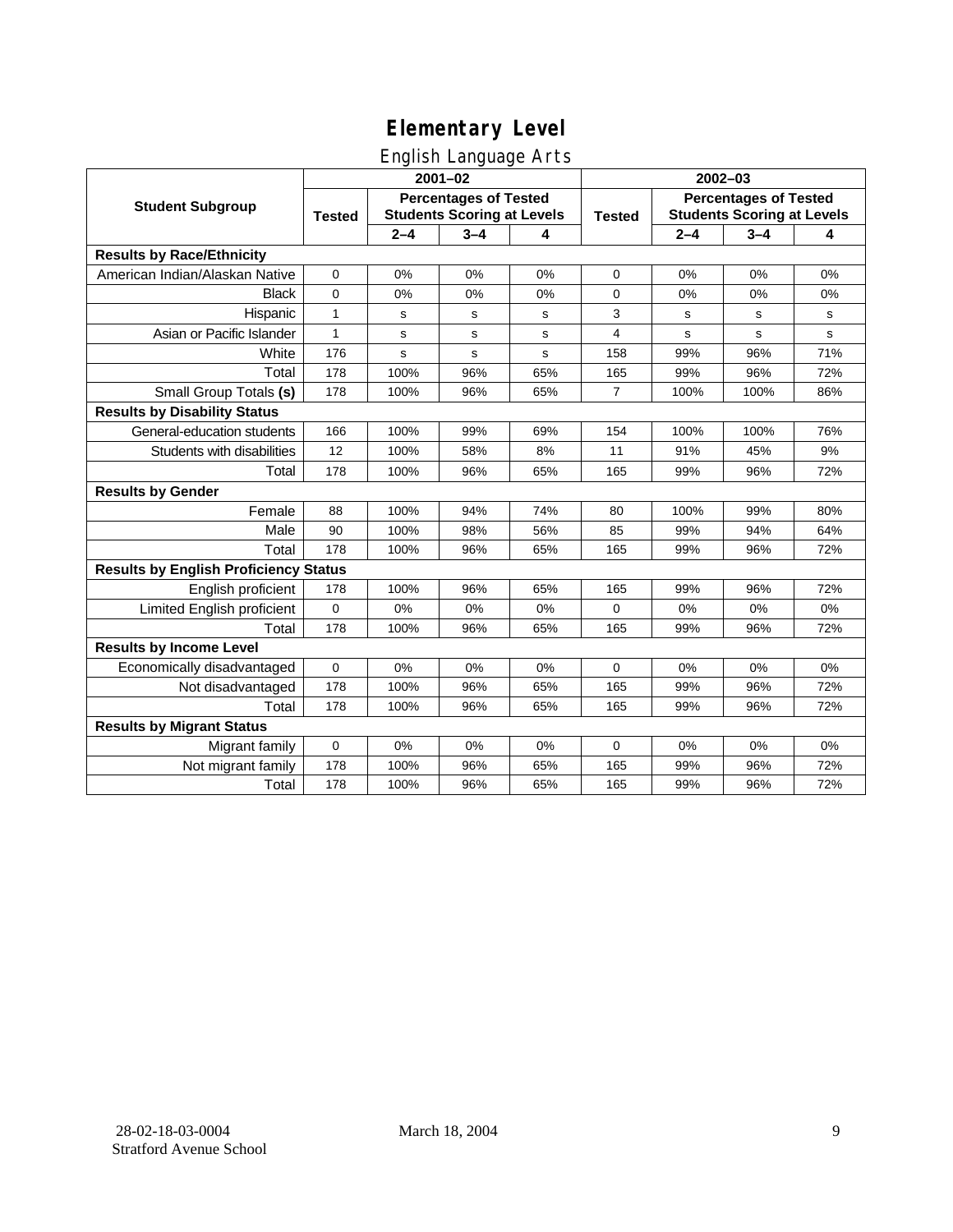### Mathematics

|                                              | $2001 - 02$                                                                        |         |             |               | $2002 - 03$                                                       |             |             |             |
|----------------------------------------------|------------------------------------------------------------------------------------|---------|-------------|---------------|-------------------------------------------------------------------|-------------|-------------|-------------|
| <b>Student Subgroup</b>                      | <b>Percentages of Tested</b><br><b>Students Scoring at Levels</b><br><b>Tested</b> |         |             | <b>Tested</b> | <b>Percentages of Tested</b><br><b>Students Scoring at Levels</b> |             |             |             |
|                                              |                                                                                    | $2 - 4$ | $3 - 4$     | 4             |                                                                   | $2 - 4$     | $3 - 4$     | 4           |
| <b>Results by Race/Ethnicity</b>             |                                                                                    |         |             |               |                                                                   |             |             |             |
| American Indian/Alaskan Native               | $\mathbf 0$                                                                        | 0%      | 0%          | 0%            | $\Omega$                                                          | 0%          | 0%          | 0%          |
| <b>Black</b>                                 | $\Omega$                                                                           | 0%      | 0%          | 0%            | $\Omega$                                                          | 0%          | 0%          | 0%          |
| Hispanic                                     | $\mathbf{1}$                                                                       | s       | s           | s             | 4                                                                 | s           | s           | s           |
| Asian or Pacific Islander                    | 1                                                                                  | s       | $\mathbf s$ | s             | 4                                                                 | $\mathbf s$ | $\mathbf s$ | s           |
| White                                        | 177                                                                                | s       | $\mathbf S$ | s             | 158                                                               | 100%        | 99%         | 75%         |
| Total                                        | 179                                                                                | 100%    | 99%         | 58%           | 166                                                               | 100%        | 99%         | 75%         |
| Small Group Totals (s)                       | 179                                                                                | 100%    | 99%         | 58%           | 8                                                                 | 100%        | 100%        | 75%         |
| <b>Results by Disability Status</b>          |                                                                                    |         |             |               |                                                                   |             |             |             |
| General-education students                   | 167                                                                                | 100%    | 100%        | 61%           | 155                                                               | 100%        | 100%        | 78%         |
| Students with disabilities                   | 12                                                                                 | 100%    | 83%         | 17%           | 11                                                                | 100%        | 91%         | 27%         |
| Total                                        | 179                                                                                | 100%    | 99%         | 58%           | 166                                                               | 100%        | 99%         | 75%         |
| <b>Results by Gender</b>                     |                                                                                    |         |             |               |                                                                   |             |             |             |
| Female                                       | 88                                                                                 | 100%    | 98%         | 58%           | 80                                                                | 100%        | 100%        | 76%         |
| Male                                         | 91                                                                                 | 100%    | 100%        | 58%           | 86                                                                | 100%        | 99%         | 73%         |
| Total                                        | 179                                                                                | 100%    | 99%         | 58%           | 166                                                               | 100%        | 99%         | 75%         |
| <b>Results by English Proficiency Status</b> |                                                                                    |         |             |               |                                                                   |             |             |             |
| English proficient                           | 179                                                                                | 100%    | 99%         | 58%           | 165                                                               | s           | s           | s           |
| Limited English proficient                   | $\mathbf 0$                                                                        | 0%      | 0%          | 0%            | $\mathbf{1}$                                                      | s           | $\mathbf s$ | $\mathbf s$ |
| Total                                        | 179                                                                                | 100%    | 99%         | 58%           | 166                                                               | 100%        | 99%         | 75%         |
| <b>Results by Income Level</b>               |                                                                                    |         |             |               |                                                                   |             |             |             |
| Economically disadvantaged                   | $\Omega$                                                                           | 0%      | 0%          | 0%            | $\Omega$                                                          | 0%          | 0%          | 0%          |
| Not disadvantaged                            | 179                                                                                | 100%    | 99%         | 58%           | 166                                                               | 100%        | 99%         | 75%         |
| Total                                        | 179                                                                                | 100%    | 99%         | 58%           | 166                                                               | 100%        | 99%         | 75%         |
| <b>Results by Migrant Status</b>             |                                                                                    |         |             |               |                                                                   |             |             |             |
| Migrant family                               | $\mathbf 0$                                                                        | 0%      | 0%          | 0%            | $\Omega$                                                          | 0%          | 0%          | 0%          |
| Not migrant family                           | 179                                                                                | 100%    | 99%         | 58%           | 166                                                               | 100%        | 99%         | 75%         |
| Total                                        | 179                                                                                | 100%    | 99%         | 58%           | 166                                                               | 100%        | 99%         | 75%         |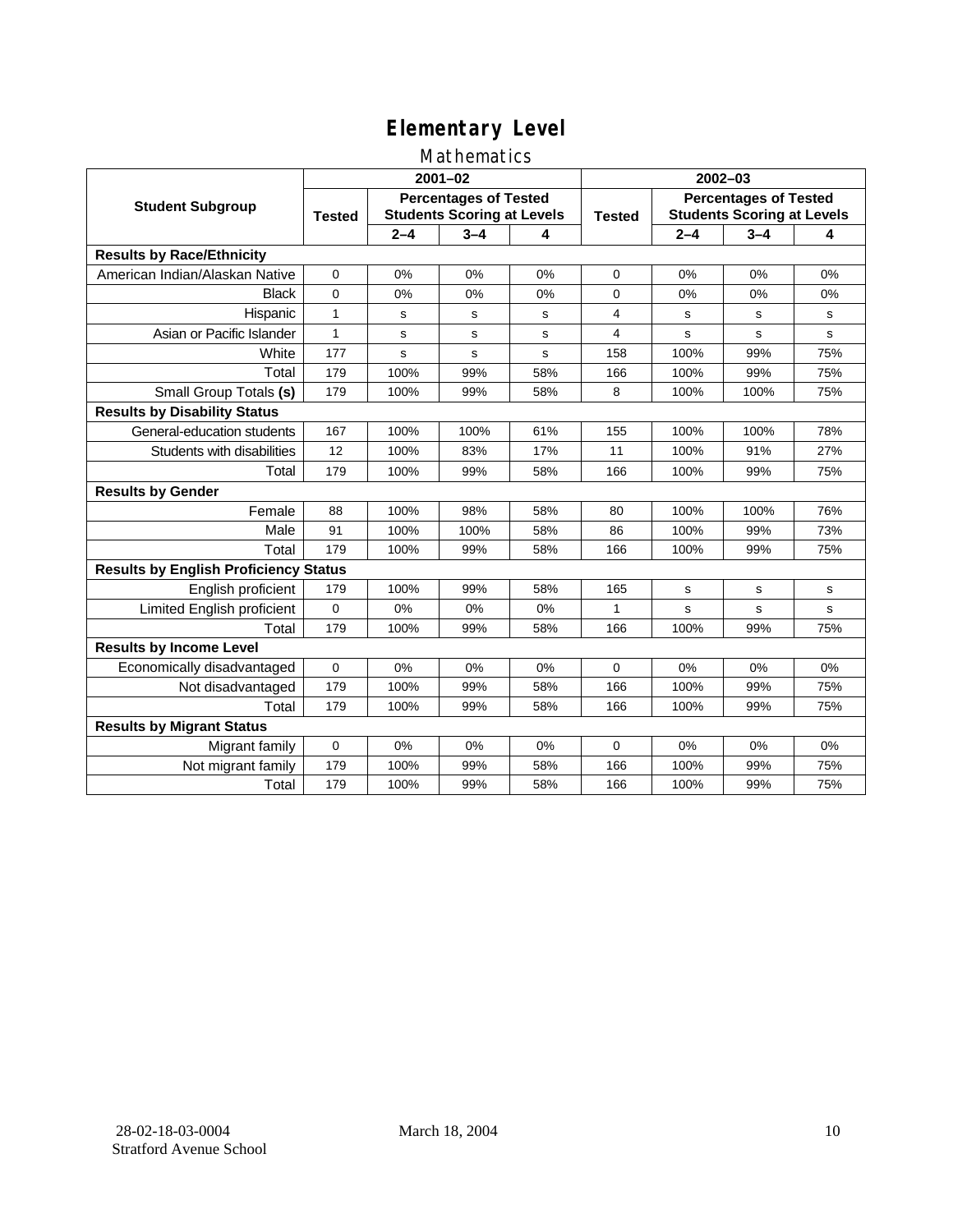### Science Multiple-Choice

|                                              | $2001 - 02$   |                                                                                              | 2002-03        |                                                                                              |  |  |
|----------------------------------------------|---------------|----------------------------------------------------------------------------------------------|----------------|----------------------------------------------------------------------------------------------|--|--|
| <b>Student Subgroup</b>                      | <b>Tested</b> | <b>Percentages of</b><br><b>Tested</b><br><b>Students</b><br><b>Scoring above</b><br>the SDL | <b>Tested</b>  | <b>Percentages of</b><br><b>Tested</b><br><b>Students</b><br><b>Scoring above</b><br>the SDL |  |  |
| <b>Results by Race/Ethnicity</b>             |               |                                                                                              |                |                                                                                              |  |  |
| American Indian/Alaskan Native               | 0             | 0%                                                                                           | 0              | 0%                                                                                           |  |  |
| <b>Black</b>                                 | $\mathbf 0$   | 0%                                                                                           | 0              | 0%                                                                                           |  |  |
| Hispanic                                     | 1             | s                                                                                            | 4              | s                                                                                            |  |  |
| Asian or Pacific Islander                    | $\mathbf{1}$  | s                                                                                            | $\overline{4}$ | s                                                                                            |  |  |
| White                                        | 177           | s                                                                                            | 158            | 96%                                                                                          |  |  |
| Total                                        | 179           | 98%                                                                                          | 166            | 96%                                                                                          |  |  |
| Small Group Totals (s)                       | 179           | 98%                                                                                          | 8              | 100%                                                                                         |  |  |
| <b>Results by Disability Status</b>          |               |                                                                                              |                |                                                                                              |  |  |
| General-education students                   | 167           | 99%                                                                                          | 155            | 97%                                                                                          |  |  |
| Students with disabilities                   | 12            | 83%                                                                                          | 11             | 73%                                                                                          |  |  |
| Total                                        | 179           | 98%                                                                                          | 166            | 96%                                                                                          |  |  |
| <b>Results by Gender</b>                     |               |                                                                                              |                |                                                                                              |  |  |
| Female                                       | 88            | 97%                                                                                          | 80             | 96%                                                                                          |  |  |
| Male                                         | 91            | 99%                                                                                          | 86             | 95%                                                                                          |  |  |
| Total                                        | 179           | 98%                                                                                          | 166            | 96%                                                                                          |  |  |
| <b>Results by English Proficiency Status</b> |               |                                                                                              |                |                                                                                              |  |  |
| English proficient                           | 179           | 98%                                                                                          | 165            | s                                                                                            |  |  |
| Limited English proficient                   | $\Omega$      | 0%                                                                                           | 1              | s                                                                                            |  |  |
| Total                                        | 179           | 98%                                                                                          | 166            | 96%                                                                                          |  |  |
| <b>Results by Income Level</b>               |               |                                                                                              |                |                                                                                              |  |  |
| Economically disadvantaged                   | $\Omega$      | 0%                                                                                           | $\Omega$       | 0%                                                                                           |  |  |
| Not disadvantaged                            | 179           | 98%                                                                                          | 166            | 96%                                                                                          |  |  |
| Total                                        | 179           | 98%                                                                                          | 166            | 96%                                                                                          |  |  |
| <b>Results by Migrant Status</b>             |               |                                                                                              |                |                                                                                              |  |  |
| Migrant family                               | $\mathbf 0$   | 0%                                                                                           | $\Omega$       | 0%                                                                                           |  |  |
| Not migrant family                           | 179           | 98%                                                                                          | 166            | 96%                                                                                          |  |  |
| Total                                        | 179           | 98%                                                                                          | 166            | 96%                                                                                          |  |  |